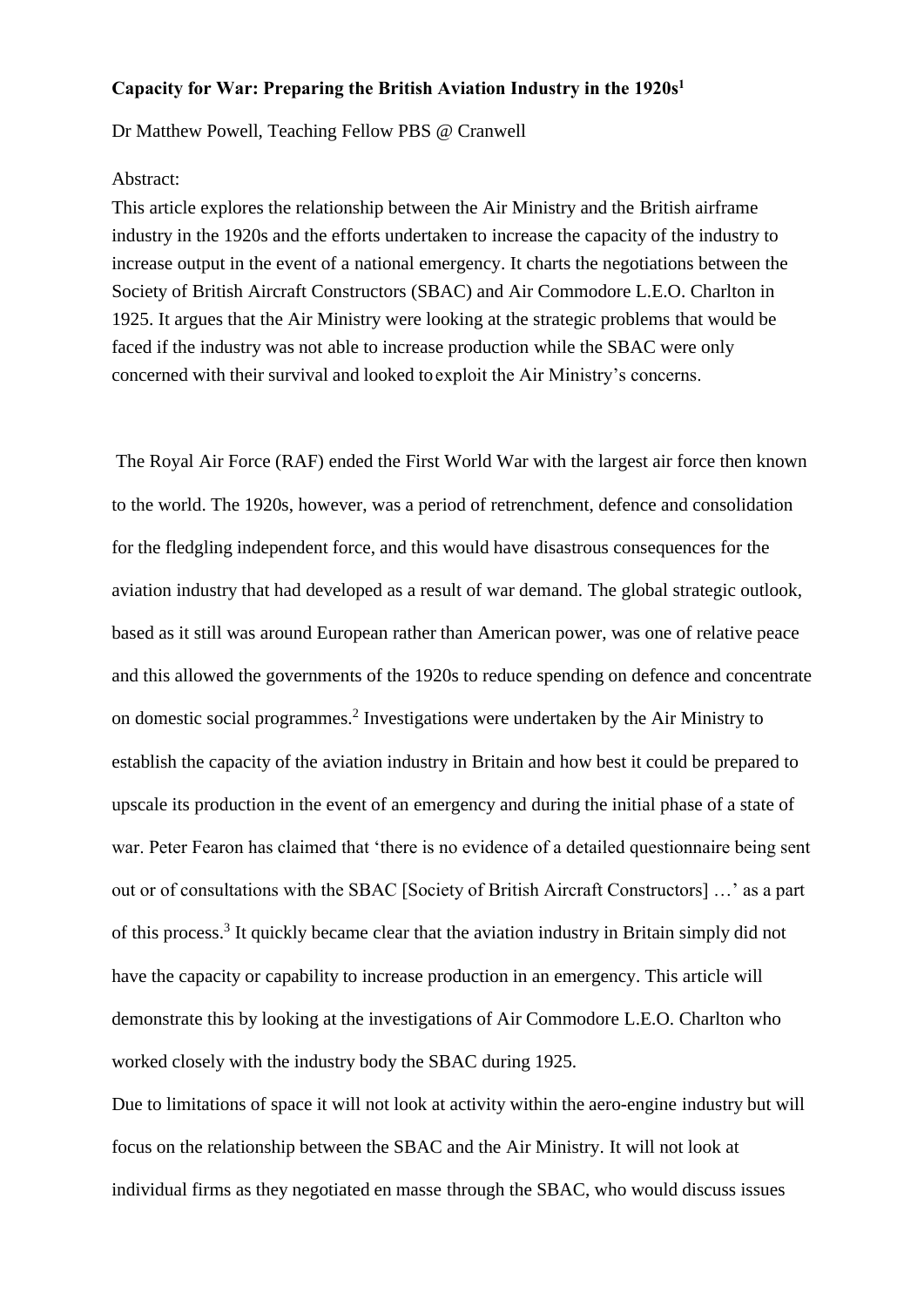with the Air Ministry as they arose and where they affected all or a majority of their members. It will argue that the Air Ministry attempted to increase the manufacturing ability of the aviation industry in Britain to meet a future emergency when quantity production would be required. Charlton was prevented in this attempt by the SBAC who simply looked at how it would affect individual constructors rather than a national effort. Whilst it is understandable for the industry body to protect the survival of individual members as viable businesses, the Air Ministry attempted to increase the viability of many manufacturers by improving their production capabilities. The only credible counter argument that the SBAC offered that stands up to any interrogation is the potential effect such a move by the Air Ministry would have on the design teams in major firms if work was taken from them and sub-contracted out to others.

This paper will also highlight an understudied aspect of the history of the aviation industry in Britain. The focus of historians has been the unpreparedness of the both the Air Ministry and aviation industry for expansion in the 1930s, in response to policy decision made by both Stanley Baldwin and Neville Chamberlain.<sup>4</sup> This article will demonstrate that the Air Ministry had a degree of knowledge of the required scope for the aviation industry to increase its production capacity. There would be a remarkable shift in priorities after the Second World War when the prospect of nuclear war meant that there would be little need for largescale mass production capacity.<sup>5</sup> The increasing cost and technological complexity of aircraft production meant that future designs would require international collaboration, something that continues to this day thereby negating even further the requirement for manufacturers to have spare capacity in the case of emergency. The continual advancement of technology in aircraft production, that often renders aircraft obsolescent before they leave the production line and remains one of the biggest issues that plagues the procurement of new aircraft in the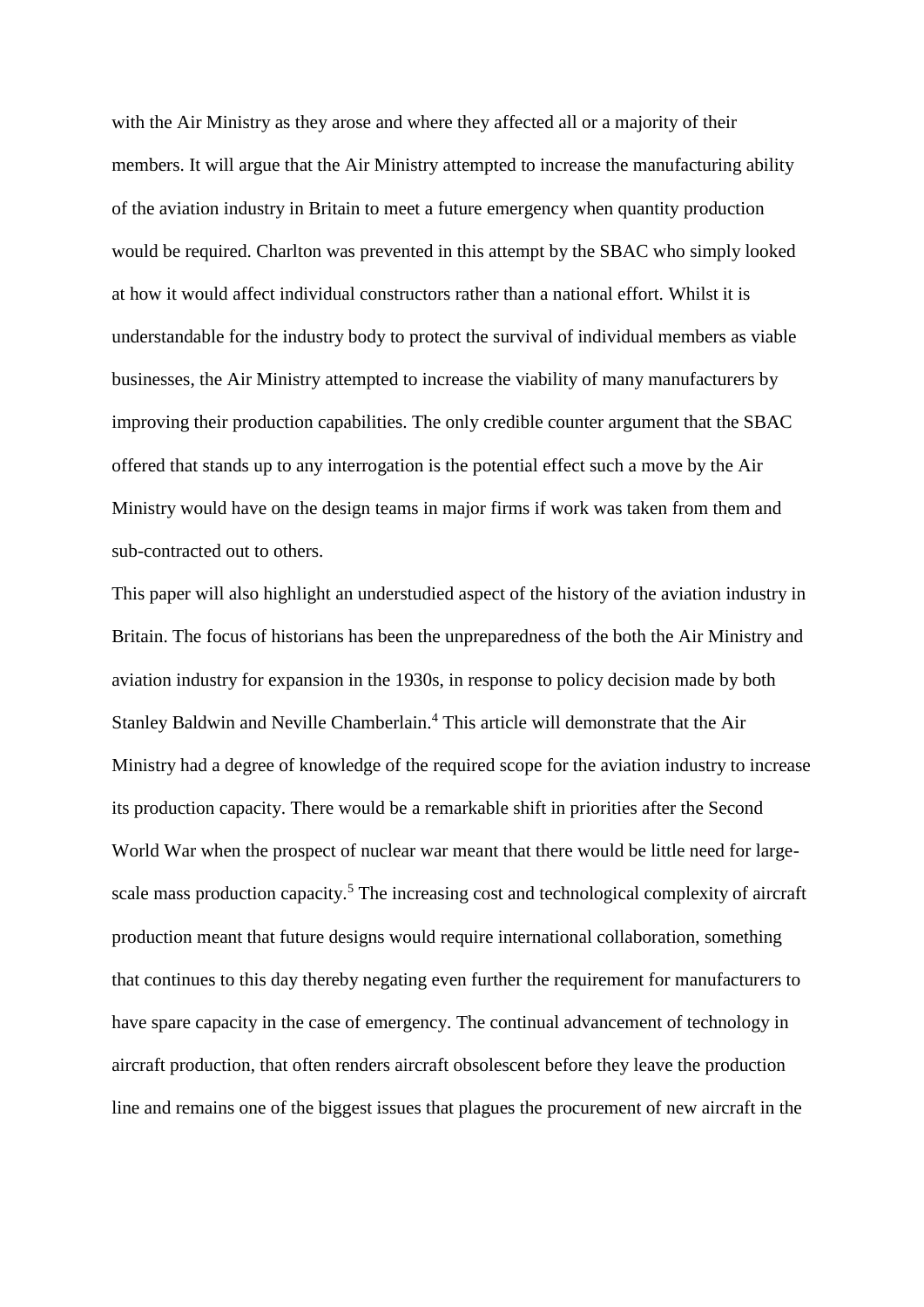contemporary environment. It further highlights the difficulties faced meeting the challenge of contingency planning in an age of austerity.

Defence spending in Britain was reduced in line with the thinking of the Ten Year Rule, instituted in 1919.<sup>6</sup> Restrictions on defence spending would be a concurrent theme during the majority of the RAF's existence. Whilst there has been much debate between historians regarding the overall impact of the Ten Year Rule, it is outside the scope of this paper to discuss this in depth; suffice to say that it led to decreased budgets for the United Kingdom's (UK) three military Services. <sup>7</sup> This was one of the most difficult times for the RAF since its creation in 1918, having to defend itself as an independent Service and demonstrate its relevance in the wider strategic environment. This is something that the RAF has had to do in order to justify its continued existence. Despite Air Marshal Sir Hugh Trenchard, (Chief of the Air Staff) wishing to spend the majority of the meagre budget (this fell to £9.4 million in 1923) given to the RAF on constructing physical infrastructure leading to a specific air force culture being developed, new aircraft were still required, and old aircraft would require reconditioning to remain serviceable.<sup>8</sup> This need for new aircraft was heightened after the deterioration in relations between the UK and France over Germany's refusal to pay the Versailles Treaty reparations and the subsequent French invasion of the Ruhr valley in an attempt to extract payment in goods.<sup>9</sup> It was realised, after the diplomatic crisis between London and Paris in the wake of the Ruhr invasion, that the French Air Force vastly outnumbered the RAF and could unleash untold damage on major cities without the fear of massive retaliation to deter them.<sup>10</sup> Whilst there was little fear of French attack from the Chiefs of Staff, this feeling was not shared by the politicians, it was this fear that led to plans for an expansion of the RAF being made.<sup>11</sup>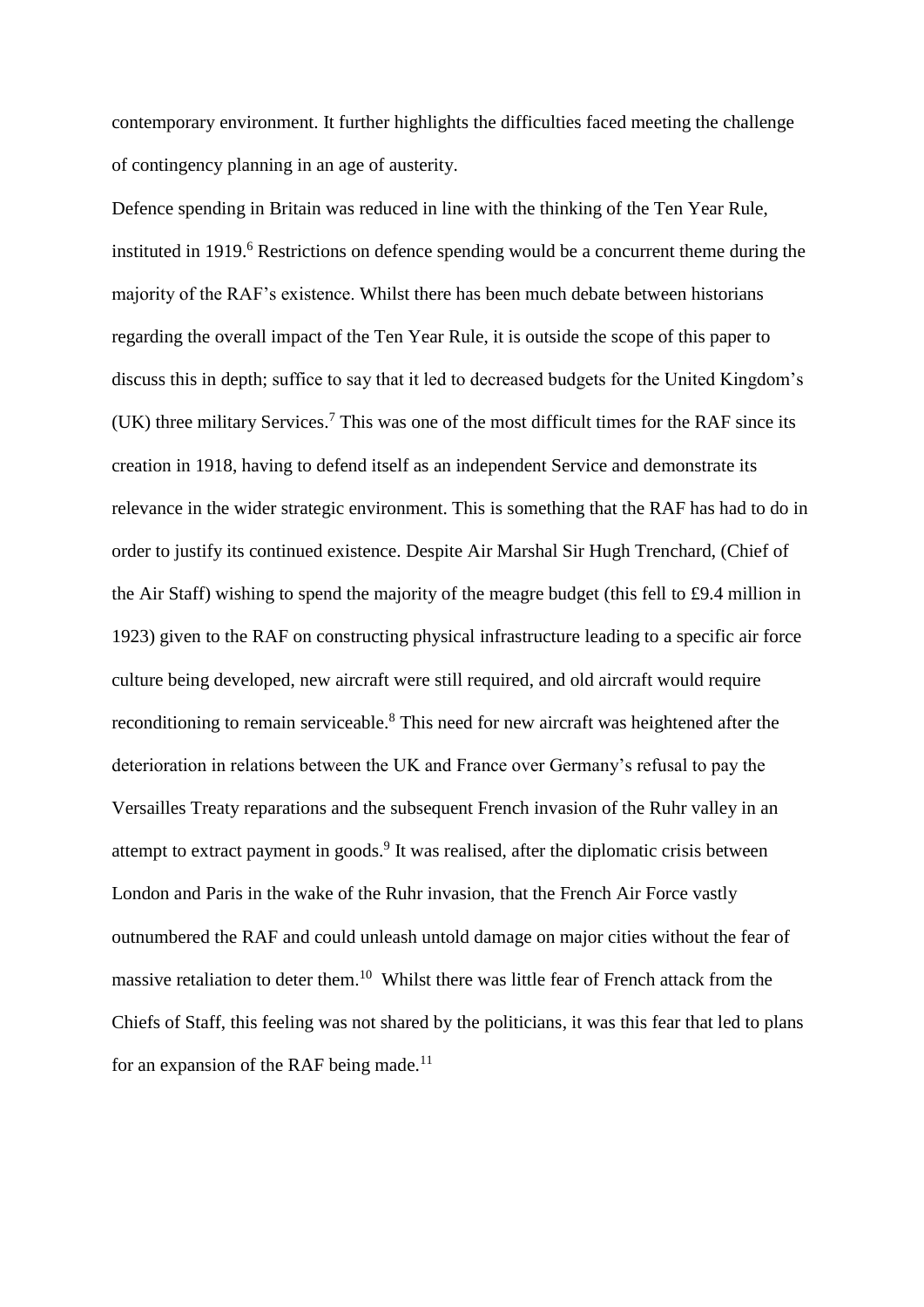It had been decided by the British government prior to the First World War that it would not create public factories for the construction of aircraft or aero-engines. It would, instead, rely on private industry to supply their requirements. This was despite the financially precarious nature of the majority of British aircraft constructors at this time.<sup>12</sup> There was, initially, relatively heavy investment in the Royal Aircraft Factory (formerly the Royal Balloon Factory) as a research and design hub that, under its flamboyant director, Lieutenant-Colonel Mervyn O'Gorman, also began to build aircraft. Whilst O'Gorman did not see this as impinging on the burgeoning private constructors, this was not how the industry saw the Royal Aircraft Factory and there was a level of distrust between the government began to sour relations, who as effectively the sole customer of the industry felt it could arrange production as it wished, and the industry itself who wanted to retain a degree of independence in their affairs.<sup>13</sup> As Harald Penrose has noted 'O'Gorman had no intention of competing with the British manufacturers, for as an imaginative, energetic, and intellectual leader he was as convinced of the value of private enterprise as any man.'<sup>14</sup> The research that emerged from the Royal Aircraft Factory would have been of invaluable use to the private constructors, but they were keener to find solutions by trial and error rather than via scientific methods.<sup>15</sup> As the First World War progressed, the demand for aircraft and aero-engines increased exponentially. This led the pioneering private constructors to expand in size to meet the demand and new firms entered the market as it became clear that current capacity was not enough. In terms of aero-engines, there was very little expansion in domestic production and, the majority of aero-engines were of French manufacture. From 1918, the RAF realised that such reliance had to be avoided if another major conflict was to break out.<sup>16</sup> The aviation industry as whole expanded to meet the wartime demand as best they could, but inevitably demand outstripped industrial capacity to supply and delays were experienced. This issue was not aided by the competing demands of the War Office and Admiralty for aircraft from the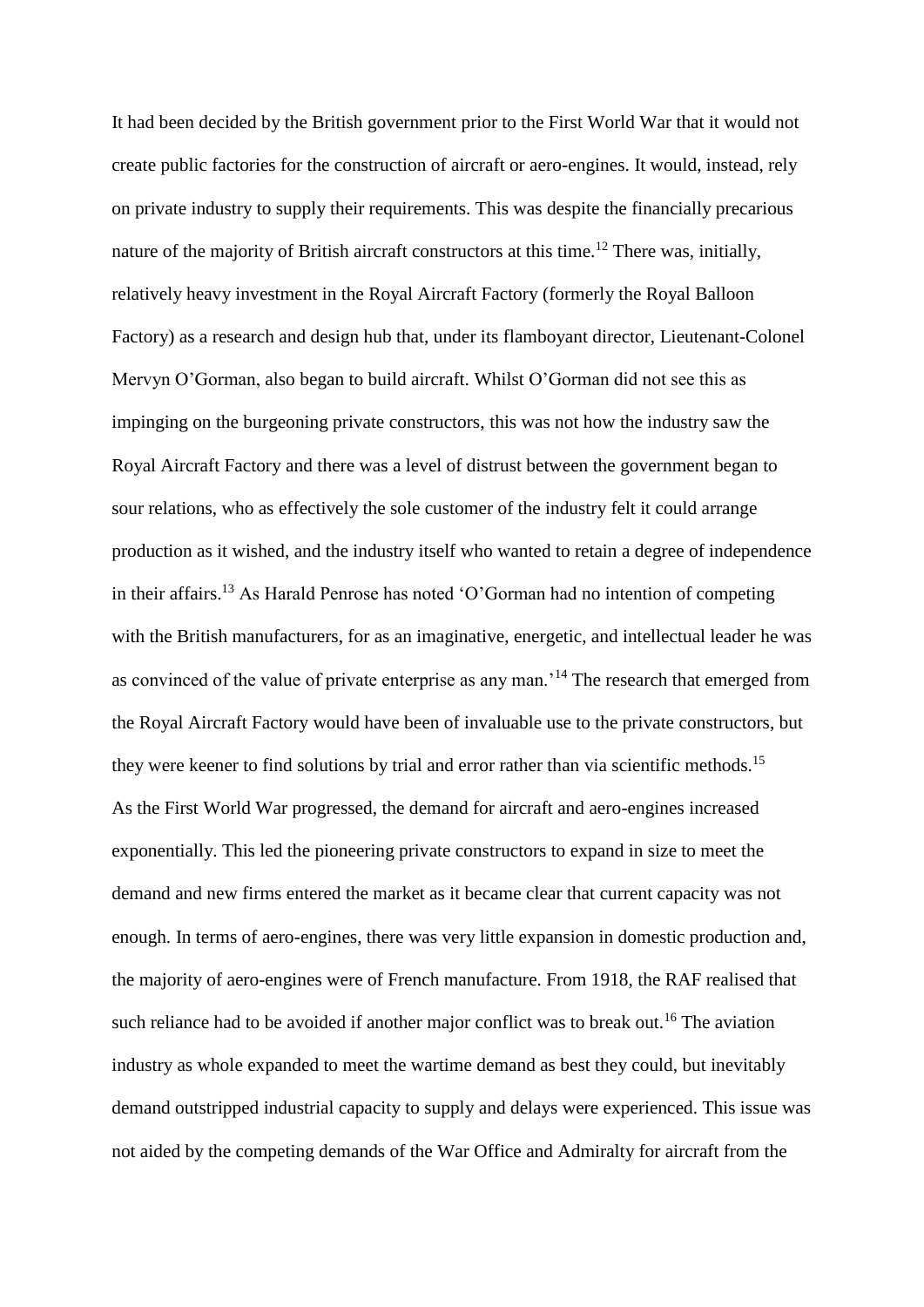same suppliers and the centralisation of all aircraft procurement to prioritise requirements and delivery was one of the reasons noted for the creation of an independent air force in discussions that took place between 1917 and 1918.<sup>17</sup>

With the end of the First World War and the natural decline in the quantity of orders for aircraft and aero-engines, many manufacturers found life difficult and struggled to survive. This was particularly the case when the Excess Profits Tax initiated in 1915 was continued until 1920 by the post-war government of David Lloyd George.<sup>18</sup> The Excess Profits Tax was designed as a quell to public opinion that armament manufacturers had been able to profit excessively from war production.<sup>19</sup> Many firms, particularly within the aviation industry, did not have the necessary capital to meet this continuing tax burden. The Air Ministry was fully aware that, with the declining viability of firms and the subsequent reduced industrial base they would be unable to re-equip the RAF force quickly in the event of a diplomatic emergency or war with another industrialised nation. It was not until late in 1924, however, that this was formally accepted by the Air Ministry and a scheme designed to plan for this eventuality. Lieutenant-Colonel H.W.S. Outram wrote in a loose minute to Charlton that he saw three stages of expansion necessary for achieving greater production in an emergency. These stages were 'The expansion to a maximum output of the firms engaged on aeronautical supplies in peace-time'; followed by 'The formation of those firms into Master Firms'; and finally, 'The formation of National Aircraft Factories'.<sup>20</sup>

Outram expected that under the first stage production could be expected to double within a month of the emergency. This was followed by the proviso that sufficient raw materials and sundry items such as instruments must be available, orders had to be distributed to a large number of firms, that adequate space existed at the firms and that the industry had the ability to produce the designs of other firms.<sup>21</sup> These were similar provisos to those that would be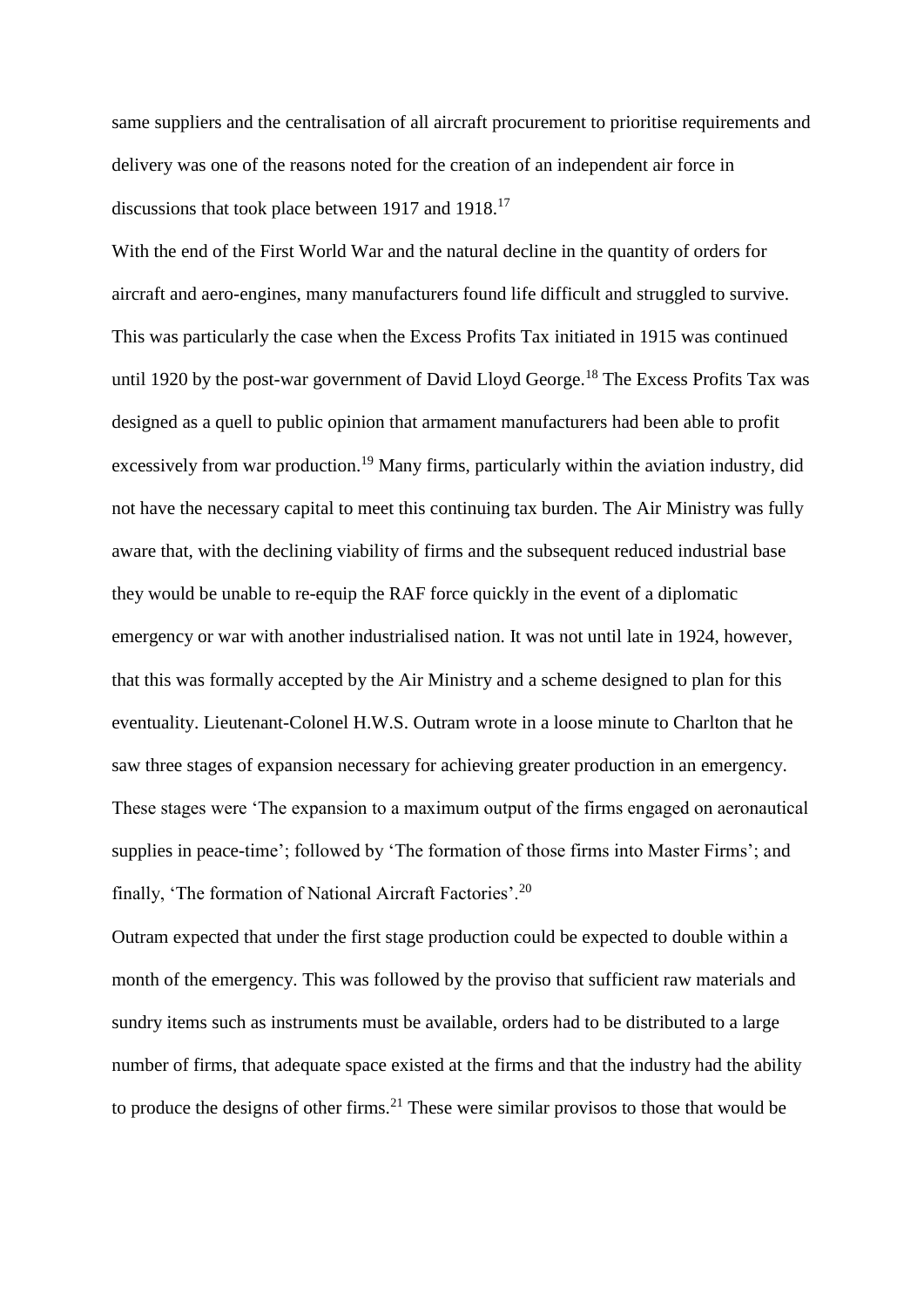faced during the rearmament of the 1930s, where firms could not justify the investment in extra factory floor space simply for a short-lived rise in demand.<sup>22</sup>

Ensuring firms had the necessary stock of raw materials, with the investment in capital, to be able to react to an emergency would be a tough sell for the Air Ministry. The firms would not want to sink money into extra stock that would degrade over time for an emergency that may or may not materialise. In order to resolve this issue, the firms, through the SBAC, suggested that the Air Ministry should purchase the stock that would be held at the aircraft manufacturers on a 'pay on consumption basis'.<sup>23</sup> This alleviated all the financial risk to the firms and placed it all on the Air Ministry and, as a result, the tax payer. The SBAC claimed that holding this emergency stock would create increased costs involved in assessing and turning the timber stock to prevent degradation that would also fall to the Air Ministry. The firms of the SBAC were willing to accept this cost as they already had staff employed in this role and so would only have to accept a negligible cost to ensure the quality of the timber. This is a major example of the SBAC looking to exploit the fears of both the government of the day and the Air Ministry over the industry's ability to upscale its production to either save or make money. By holding the stock on site on a 'pay on consumption' basis and having the Air Ministry re-stock any timber used, they would only have to pay for what was consumed and not have invested capital into excessive stock that may lie unused, appearing as a negative on their balance sheets.

These were not the only aspects to be considered by the Air Ministry or the industry. In order to allow the firms the opportunity to train and retain the necessary skeleton production staff, they would require orders over a long period of time. The SBAC were of the opinion that a substantial number of orders over a three- to five-year period would suffice.<sup>24</sup> Whilst, on the surface, this may seem like a reasonable request from the industry's body, it must be taken within its historical context where the budgets available for new aircraft were severely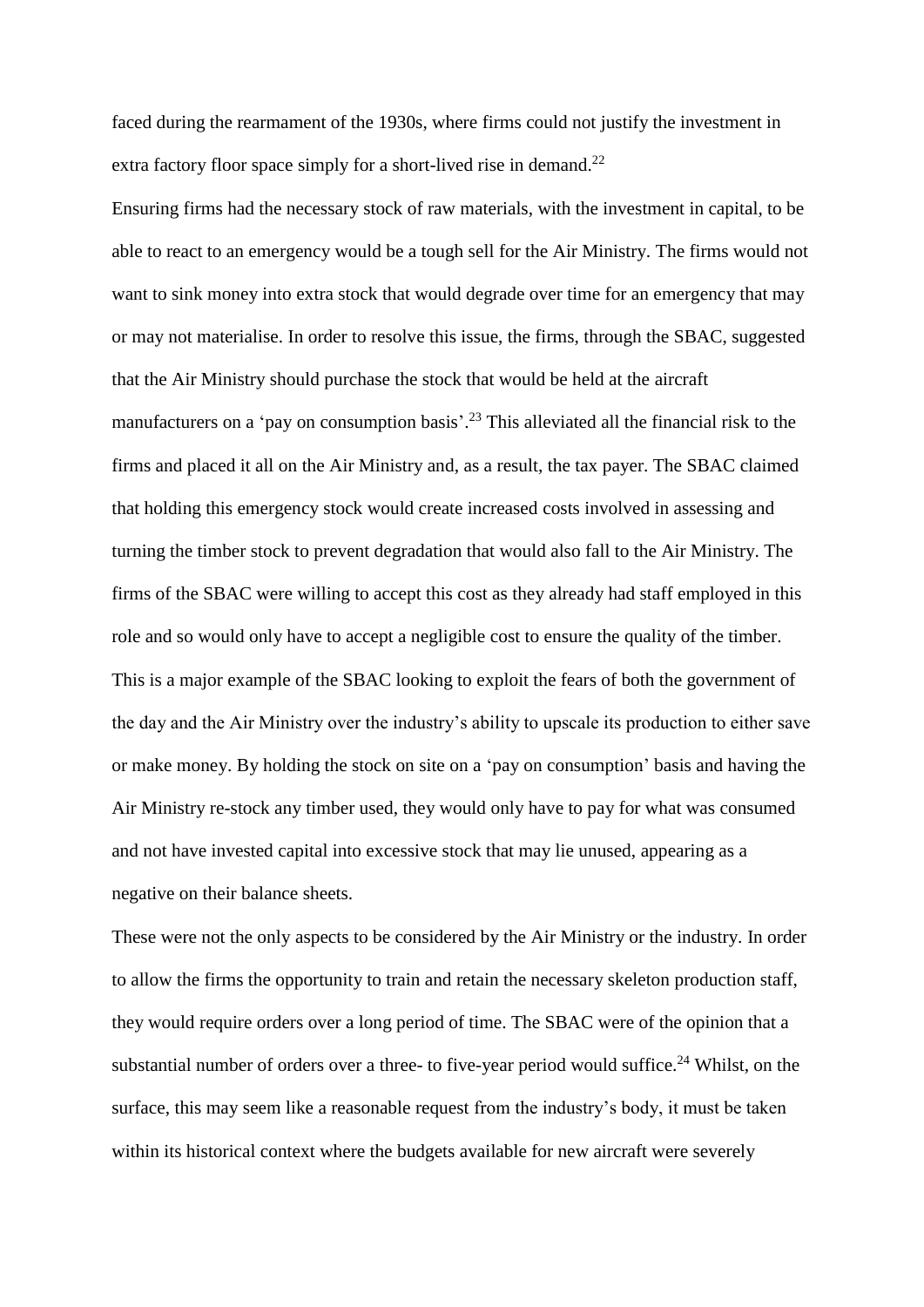limited. New aircraft could not be ordered simply to keep firms in business and the Air Ministry recognised this when they established the ring of aircraft constructors to whom they would farm out enough production and reconditioning contracts to keep the firms in business. With the priority of Trenchard being on physical infrastructure for the RAF and not the continual purchase of aircraft, there was little that the Air Member for Supply and Research (AMSR) or the Principle Supply Officer (PSO) could do.

In an attempt to get around this situation Charlton as PSO suggested that ten per cent of all aircraft should be replaced on a yearly basis in order to provide sufficient orders for the firms to not only retain their skilled labour workforce but also their design teams that were the ultimate key to their long-term viability.<sup>25</sup> Basing his assumptions on a five-year production plan, Charlton began to sketch out a peace-time production scheme that would enable the aviation industry to expand if and when necessary to meet the increased demand. The production plan was based around the need to build 25,000 aircraft and 30,000 aero-engines in the first twelve months of an emergency.<sup>26</sup> The need to prepare for an emergency was brought home to the Air Ministry through a realisation of the unfavourable strategic situation which they faced in the air in comparison to their closest potential enemy. The French Air Force, in the early 1920s was the largest in the world and posed a direct theoretical threat to London and other major British cities. This had a sobering effect on the government of the day, who initiated a 52-squadron construction programme not to defend the UK but to carry out equally heavy attacks on enemy centres of gravity such as industrial areas and cities.<sup>27</sup> This reflected the relative focus of the RAF for offensive operations. Although never ultimately realised, it quickly became clear that the aviation industry was incapable of producing the numbers required to meet the demand for an increased air force. This realisation was one of the driving factors behind Charlton's investigations to discover what the potential capacity of the industry would be in the event of an emergency. Two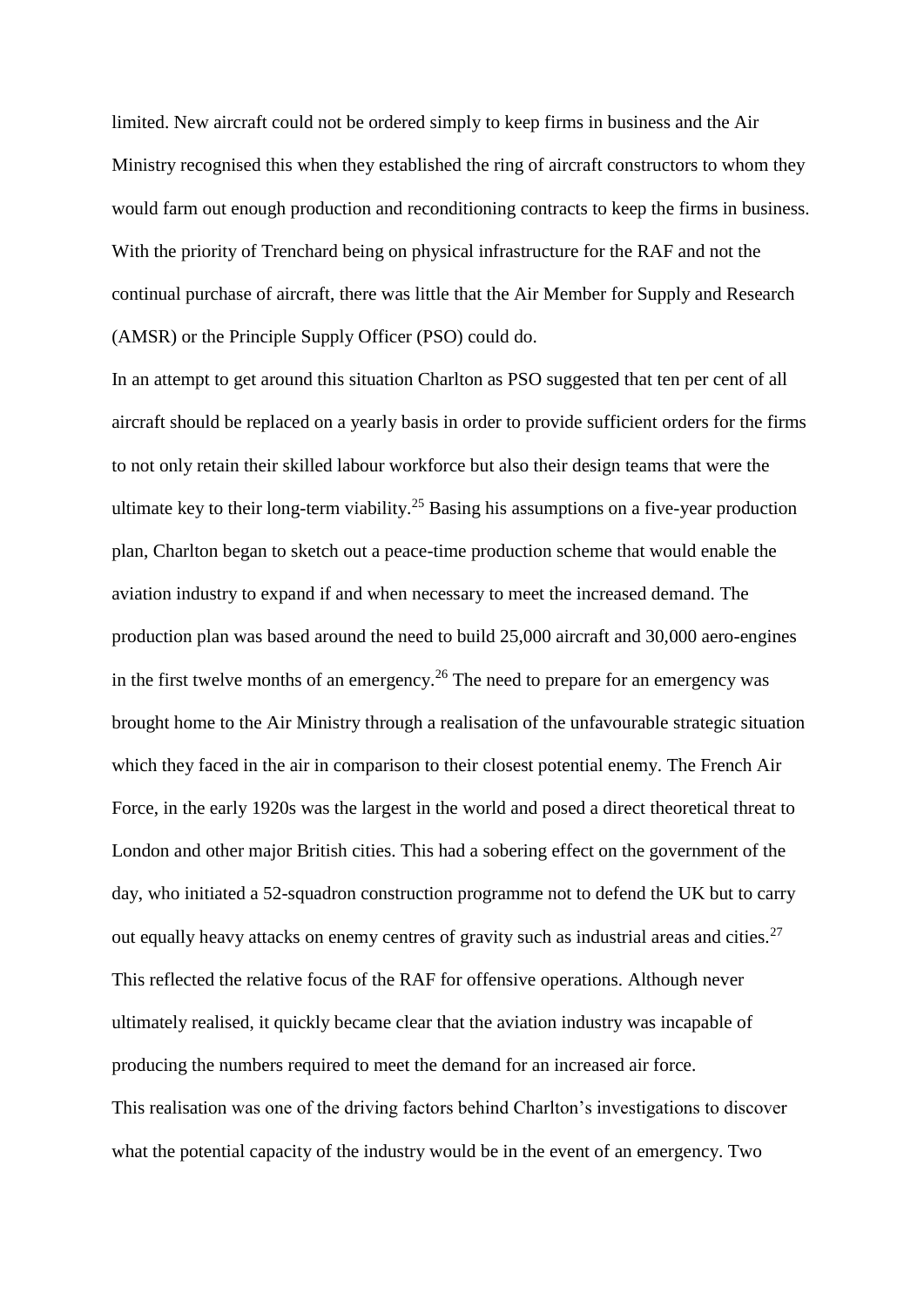questionnaires were sent out to the various manufacturing firms. The first set out to establish current production levels and capacity for extra work in peace-time and the second how quickly they would be able to expand and how much they would be able to produce in a time of national crisis. The firms were, naturally enough, reluctant to provide the information to the second questionnaire, mostly out of fear that if they over-estimated their figures this would be used as a stick with which to beat them if an emergency did arise. The firms were also instructed that their plans for expansion of premises and plant should be made on the basis that, in an emergency situation, they would receive financial support from the government.<sup>28</sup> The problems that they anticipated regarding access to sufficient raw materials and the availability of skilled labour were the very real conundrums faced subsequently implementing rearmament schemes between 1936 and 1939. Despite the efforts of Charlton to explain that they should base their figures on a plentiful supply of raw materials and skilled labour, the firms remained intractable. Firms with experience of production in the First World War and the massive increases in production required to support the Royal Flying Corps, Royal Naval Air Service and RAF were fully aware that no guarantees could be made for either of these elements and felt that they would still lay themselves open to public criticism.<sup>29</sup>

The SBAC did show a degree of flexibility in trying to make themselves better prepared for expansion in an emergency, but it would come at a price to the Air Ministry. It was suggested that in order to achieve the possible position, the Air Ministry should be ordering a minimum of 5 per cent of the  $25,000$  aircraft that it was estimated would be required.<sup>30</sup> This could be spread throughout the whole industry. Although, as Sebastian Ritchie has rightly acknowledged, this would not have closed the enormous gulf between what the Air Ministry believed was required in an emergency and the industry's ability to meet that demand in the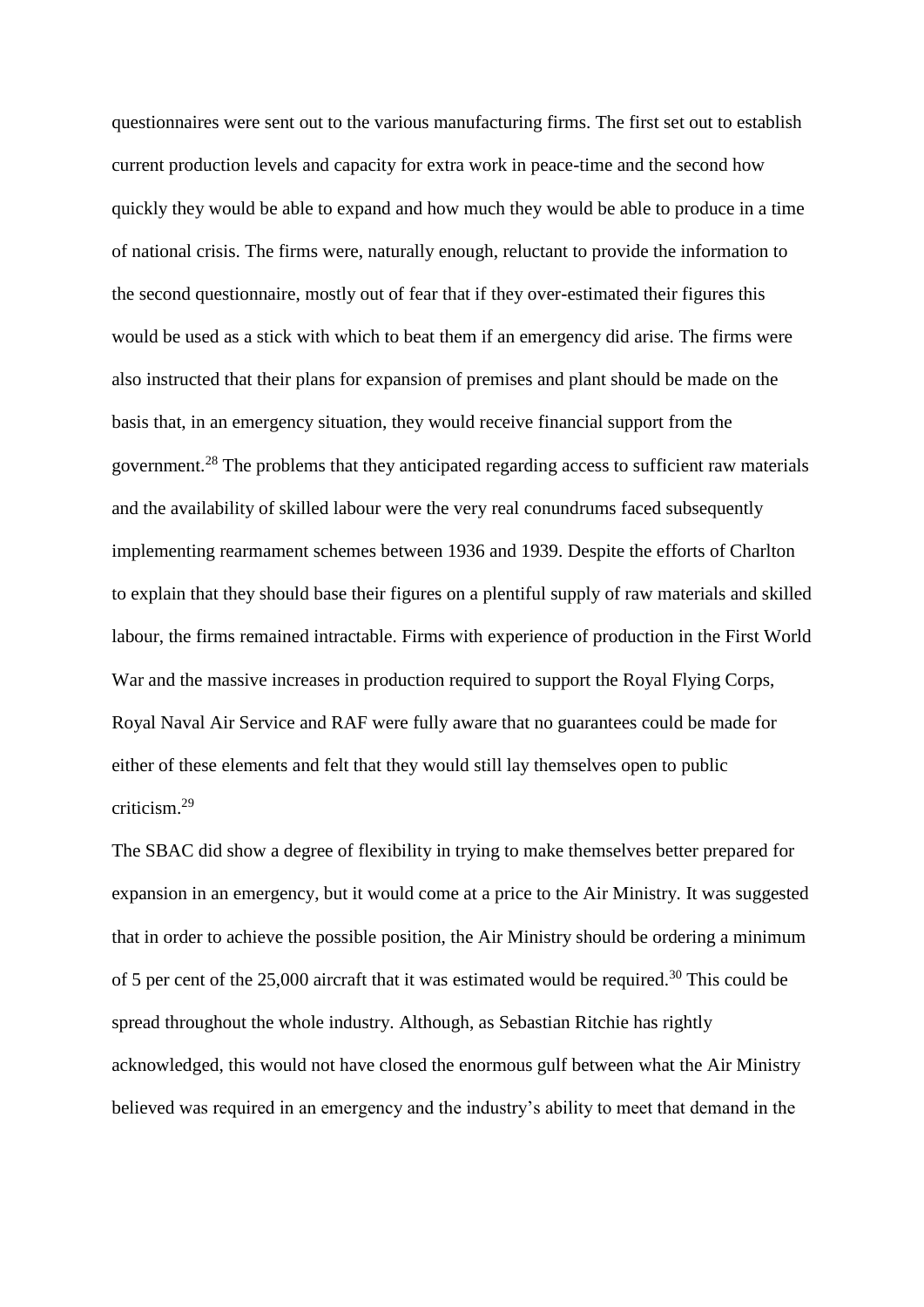first twelve months of an emergency or state of war, it would have provided key indicators to further quantify industry shortfalls.<sup>31</sup>

Charlton believed that a five-year production plan would give the Air Ministry two main advantages. The first was that the individual firms would now be given licence to invest in tools and jigs on a larger scale, knowing that they would see a return on their investment and more. This would reduce the cost of individual aircraft and give the firms themselves the vital experience of limited but important mass production techniques that would ease the transition from piece work when required.<sup>32</sup> The second was that firms would be more likely to increase their production of all-metal aircraft. This was a very recent development in the mid-1920s and very few firms had made the transition from wood, string and canvas aircraft.<sup>33</sup> All-metal aircraft would constitute the key technological development in aircraft construction in the inter-war period.

Without detailed feedback and figures from the industry, however, Charlton would not be in a position to develop an outline scheme that optimised both the process and rate of industrial expansion. In order to achieve this, and make the transition from peace to war time production as seamless as possible, Charlton proposed that 'Any aircraft or engine finding a place on it [the production programme] should alone be produced during peace and on the outbreak of war should go, immediately, into quantity production.'<sup>34</sup> In doing so, he demonstrated an awareness of industrial concerns. In the initial stages of the expansion, the aircraft constructors would be faced with enough challenges and anticipated a marked drop in production whilst they re-organised, without the added difficulty of having firms produce aircraft that they were unfamiliar with.

There were also decisions to be made regarding how far governments contracts should be spread amongst the varying quality of manufacturers that made up the industry.<sup>35</sup> Concentrating orders within a few proven firms would leave them in a healthier financial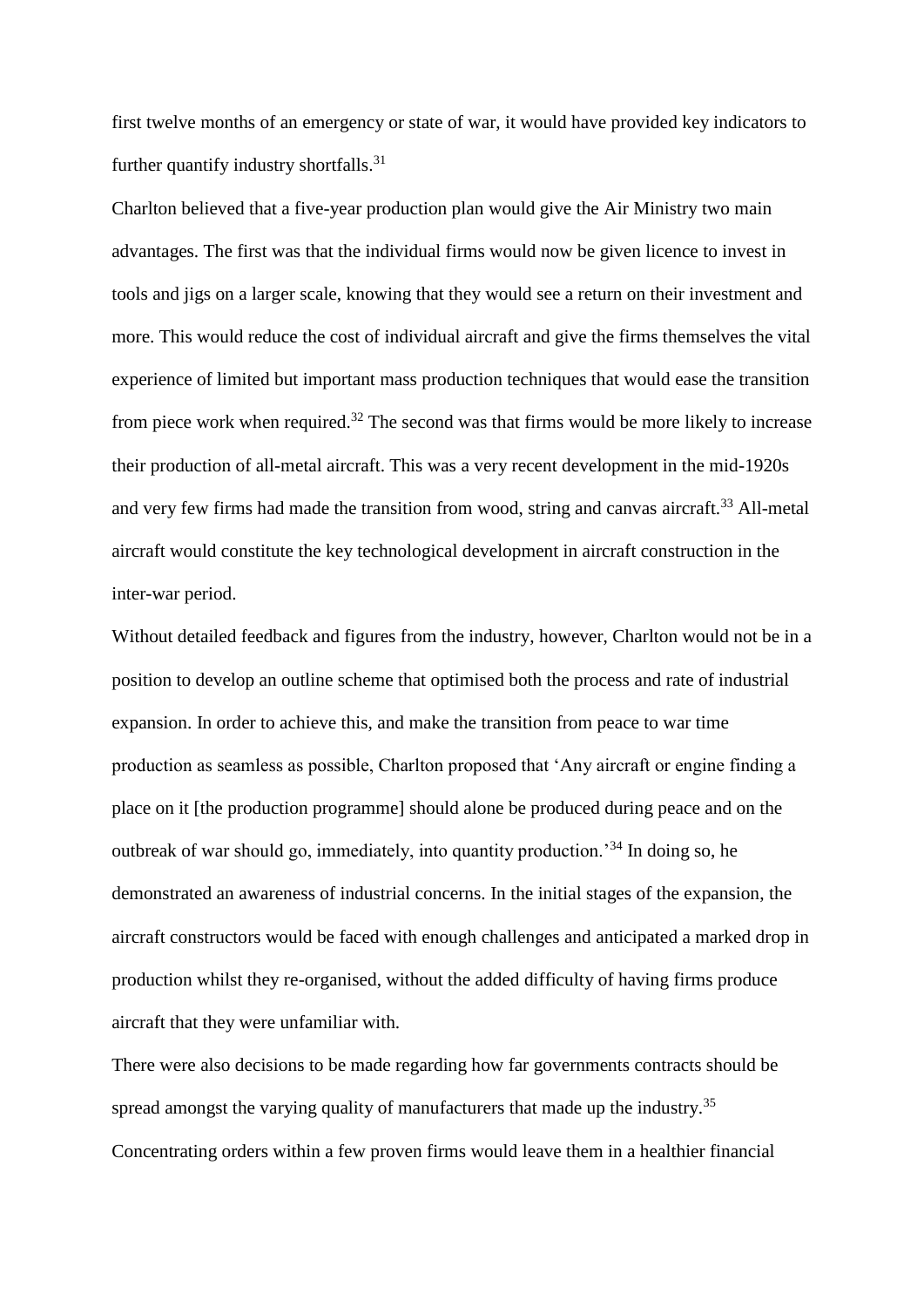position and able to retain both their production and design staffs.<sup>36</sup> It would, however, come at the cost of reducing the overall size of the industry as the lesser manufacturers found themselves either made insolvent or bought out by the larger firms. In an attempt to prevent this happening, a smaller production scheme, to be instituted when a new aircraft was first being built, was proposed to allow the Air Ministry to spread peace-time work amongst various firms in order to allow them to gain the necessary experience required to increase their capacity as well as that of the whole industry. In this scheme, the first six to nine machines produced would then be subject to service tests. Following this, the next machine (the seventh or the tenth depending on the order) would then be constructed according to the Master Tracings that had previously been prepared. The ownership of the Master Tracings would pass to the Air Ministry but would remain in the possession of the designing firm for updates and corrections. The Master Tracings would then be used to create blueprints that could be assigned to different manufacturers on a sub-contract basis.<sup>37</sup> This idea was again met with a degree of disdain from the SBAC, as was nearly every attempt by the Air Ministry to increase the amount of sub-contracting that took place between firms. They saw this as an attempt to artificially keep the industry larger than could be supported by current demand and were extremely unhappy at work being taken away from reliable firms whose design teams had produced superior aircraft. This attitude from the SBAC is understandable from an industrial body point of view but it failed to grasp that for wider politico-strategic reasons the Air Ministry was needed to enhance the abilities of as many manufacturers as possible. Certain areas of the Air Ministry, particularly those connected with supply understood, as early as the mid-1920s that the next conflict would be industry- and resource-centric relying on economic power for survival and eventual victory. The SBAC was unable to see past the balance sheet for the current financial year.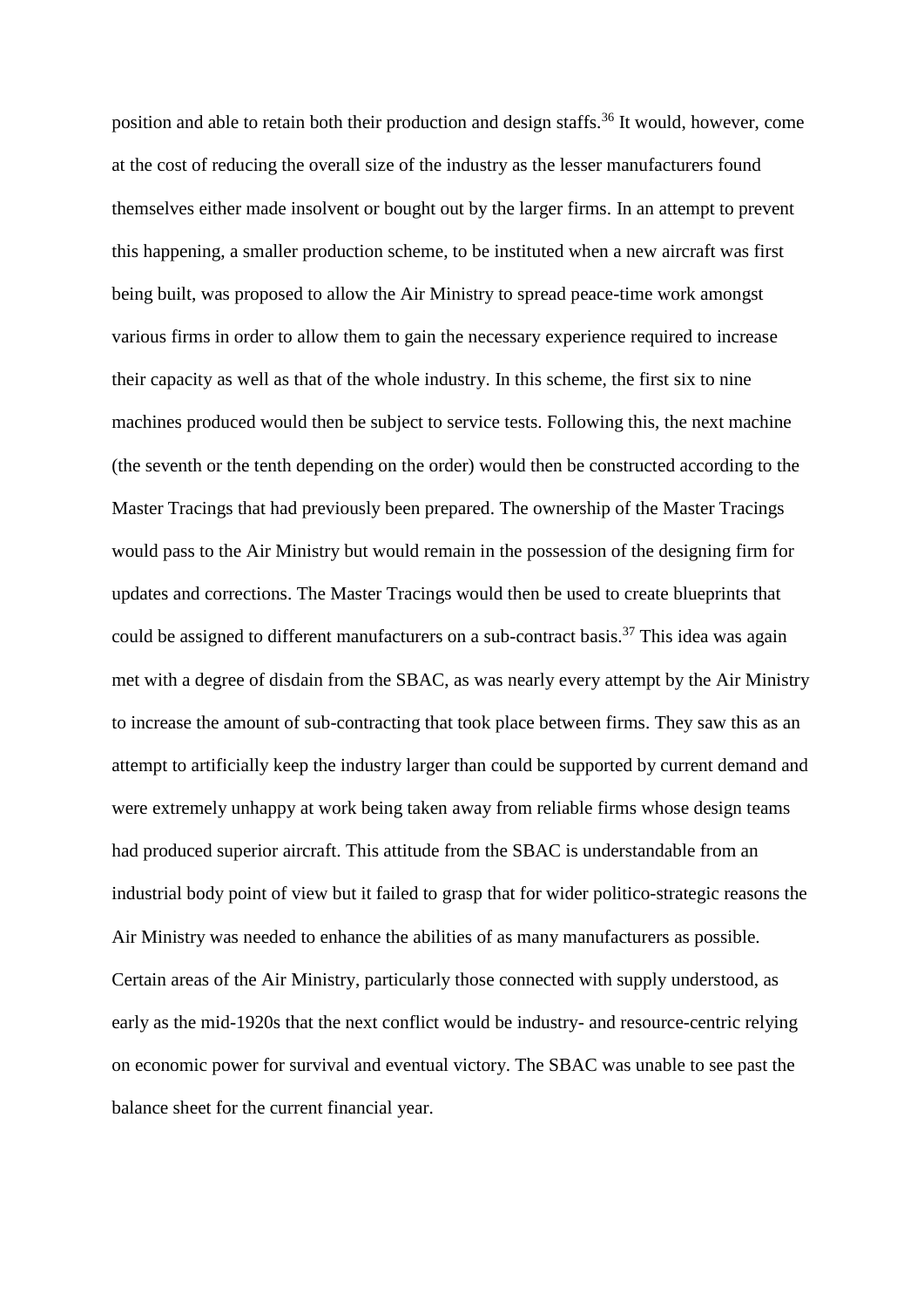The eventual plans for an expanded aviation industry in Britain during a period of emergency or, indeed, war, were similar to those that would be instigated during rearmament in the midto late-1930s. There were two distinct phases envisioned for the ultimate expansion of the aviation industry after the full expansion of those already supplying and bidding for production contracts with the Air Ministry. Outram noted that '… each designing firm [Master Firm] in an emergency would have certain *geographically convenient* other Works allotted to it, who would construct and supply to the parent firm components, details and other units.'<sup>38</sup> The Master Firm would remain responsible for the final completed aircraft. This would entail that the jigs and machine tools necessary for the manufacture of various aircraft parts would have to be spread far and wide according to need, and it was not clear where the cost for this would fall. Given the general attitude of the SBAC firms, it is highly unlikely that they would be willing to invest in the necessary outlay and infrastructure if they were unable to utilise it for themselves. The legal ownership of these important items, as well as their maintenance and repair would likely be a further sticking point between the SBAC and Air Ministry had this scheme been implemented. The final stage of the proposed expansion of the aviation industry would be the creation of so-called National Factories.<sup>39</sup> These would go on to be called the Shadow Factories of the rearmament period and would operate in a similar fashion, drawing in firms that were not involved in aviation to expand the capacity available to the Air Ministry.

Ultimately, these plans never had to be put into action as a major diplomatic emergency did not occur in the 1920s and the Air Ministry was able to ensure the survival of the aviation industry through the farming out of limited existing and forthcoming orders to a select group of firms that, they hoped, would provide the physical and intellectual foundations for expansion. This, however, was one of the first examples of a military Service looking to anticipate requiring extra capacity within an industry and looking to implement plans to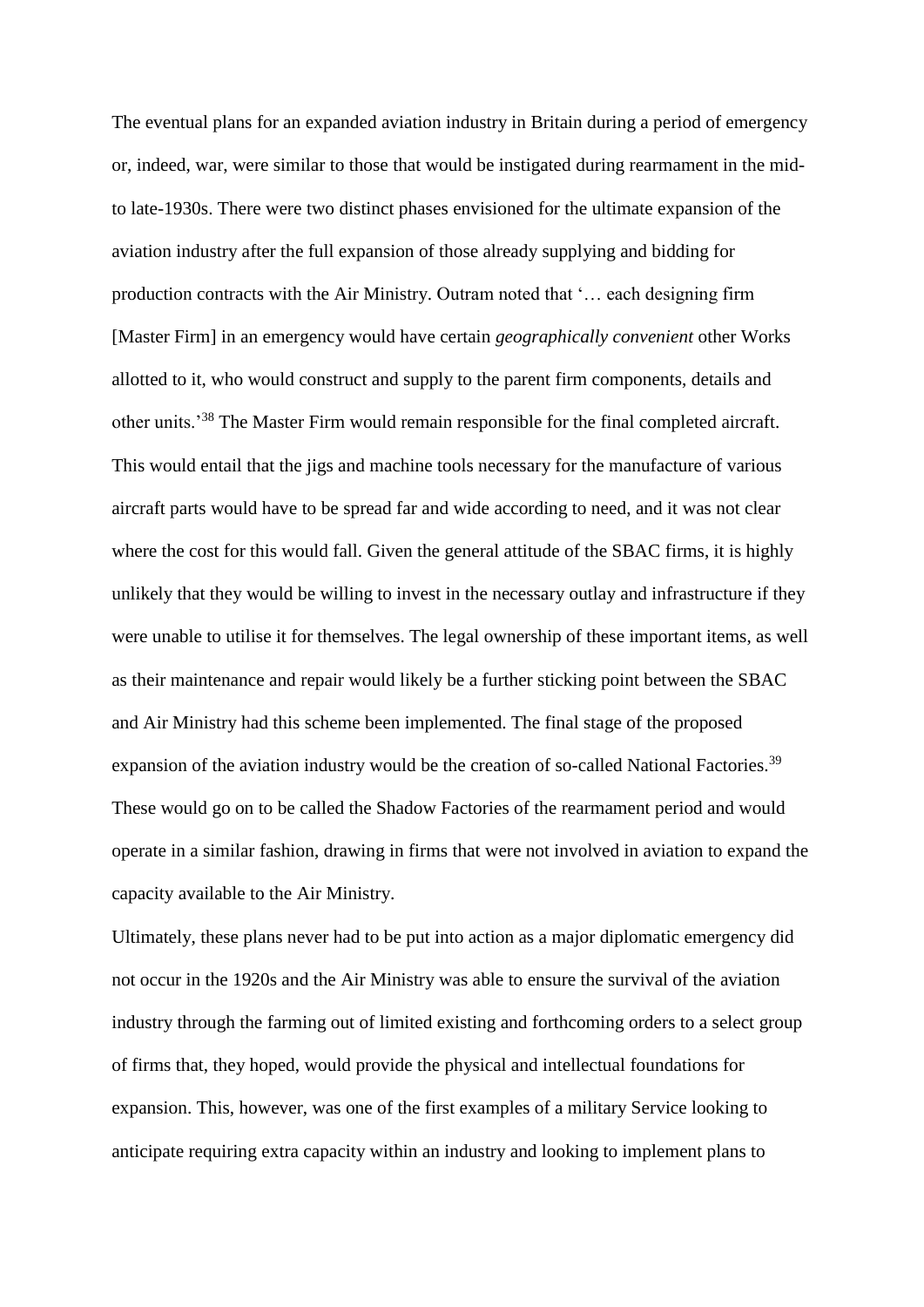increase this. Capacity studies and explorations are now standard practice within manufacturing and the work of Charlton can provide guidance and direction when working with third tier producers. Many of the issues that Charlton encountered in dealing with the SBAC, whose major concern was for their members short-term future rather than the longterm security of the nation, re-emerged during the rearmament period in the 1930s. Aviation firms were loath to invest in either the Shadow Factory scheme or in expanded premises and tools, jigs and extra staff for what could be a very short-lived rearmament drive. During his time as PSO, Charlton sought to work as best he could with the SBAC but almost continually met with a wall of defiance that looked to protect profits over national security. The SBAC tried to exploit the Air Ministry's concerns over the preparedness of the aviation industry for expansion in order to improve the health of their individual businesses and underlying industrial stability. Whilst the survival of the industry as a whole was important to national security and strategy, its ability to expand rapidly when required was of greater importance still because, as the events of the next decade revealed, whilst it could be kept alive when demand was low, large-scale expansion of the aviation industry represented a complex and enduring challenge. The Air Ministry and SBAC approached the problem of expansion in the aviation from tow completely different perspectives: the industry was looking to the shortterm to ensure their survival, whereas the Air Ministry were sought to protect and enhance the security of the nation as a whole.

1

<sup>&</sup>lt;sup>1</sup> I would like to express my gratitude to Dr Steve Paget, Dr Frank Ledwidge, Dr Andrew Conway and Mr Mal Craghill at the Royal Air Force College, Cranwell for their insightful and constructive comments on previous drafts of this article and my former colleagues of the Materials Department at Meritor (HVBS) Ltd for the explanation of pay on consumption processes.

<sup>2</sup> David French, *The British Way in Warfare 1688-2000* (Boston, Sydney and Wellington: Unwin Hyman, 1990), p. 179.

<sup>3</sup> P. Fearon, 'Aircraft Manufacturing' in Neil K. Buxton and Derek H. Aldcroft (eds), *British Industry between the Wars: Instability and Industrial Development 1919-1939* (London: Scholar Press, 1979) Fearon 'Aircraft Manufacturing', p.224. The questionnaire and the details of the discussion between the Air Ministry and the SBAC can be found at The National Archives (TNA) AIR 2/266. In the early 1920s SBAC membership had fallen to eighteen firms. Keith Hayward, *The British Aircraft Industry* (Manchester and New York: Manchester University Press), p. 11.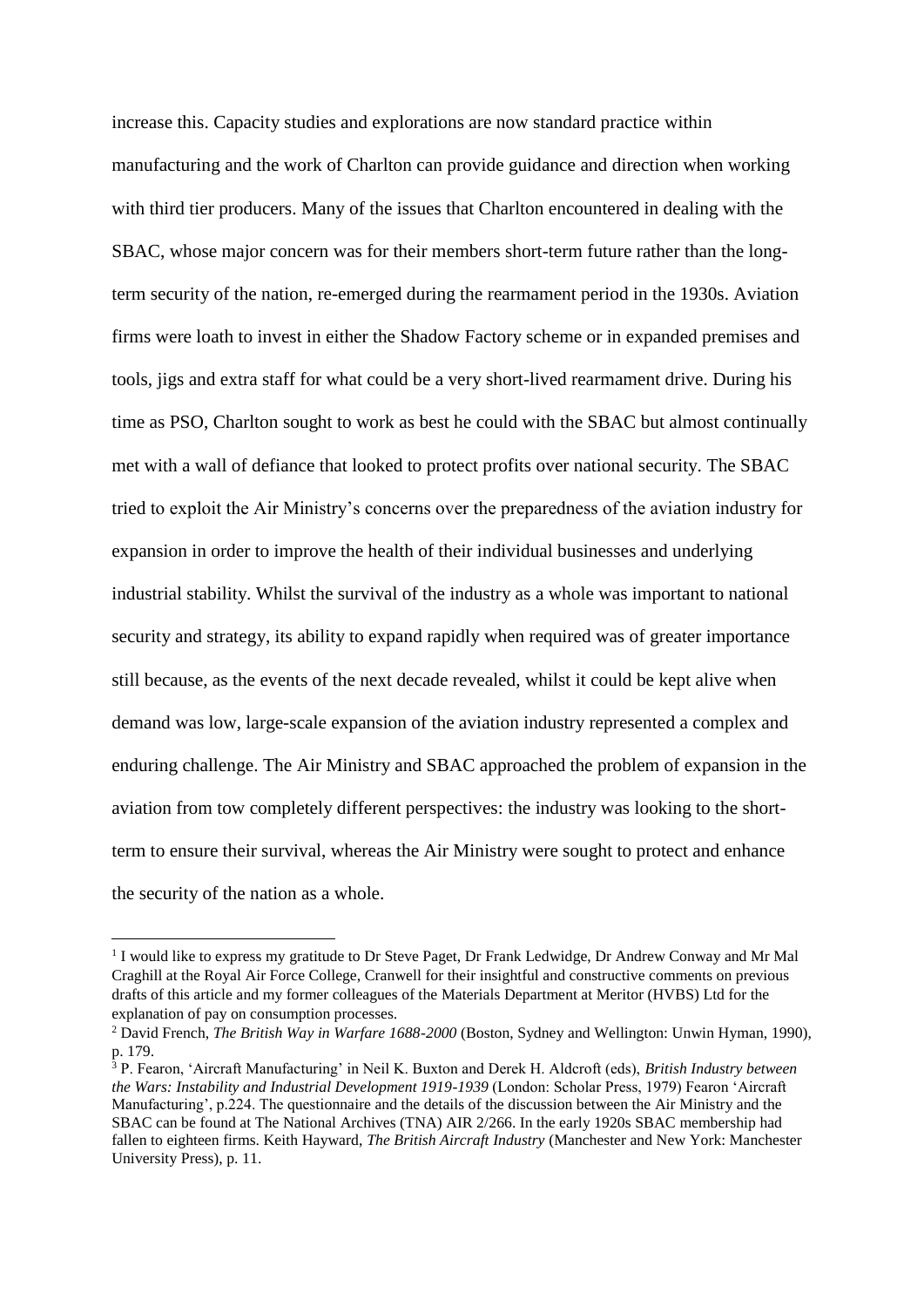<sup>4</sup> Robert Paul Shay Jr., *British Rearmament in the Thirties: Politics and Profits* (Princeton, NJ: Princeton University Press, 1977). G.C. Peden, *British Rearmament and the Treasury: 1932-1939* (Edinburgh: Scottish Academic Press, 1979). Colin Sinott, *The Royal Air Force and Aircraft Design: Air Staff Operational Requirements 1929-1939* (London and Portland, Oregon: Frank Cass, 2001).

<sup>5</sup> David Edgerton, *Wafare State: Britain, 1920-1970* (Cambridge: Cambridge University Press, 2006), p. 233. <sup>6</sup> The Ten Year Rule was a policy instituted in 1919 in the wake of the First World War whereby the three fighting Services were to base their spending plans on the basis that there would be no major European war for the next ten years. This was not rescinded until 1932.

7 John Ferris, 'Treasury Control, the Ten Year Rule and British Service Policies, 1919-1924', *The Historical Journal* (Vol. 30, No. 4, December 1987), p. 867. Brian Bond and Williamson Murray, 'The British Armed Forces, 1918-1939' in Allan R. Millett and Williamson Murray (eds), *Military Effectiveness Vol. II: The Interwar Period* (New Edition) (New York: Cambridge University Press, 2010), p. 101.

8 John Alexander, 'Despised and Neglected? British Fighter Defence, 1922-1940', *Air Power Review* (Vol. 18 No. 2, Summer 2015), pp. 165-6.Fearon, 'Aircraft Manufacturing', p. 221. David Ian Hall, *Strategy for Victory: The Development of British Tactical Air Power, 1919-1943* (London and Westport, CT: Praeger Security International, 2008), p. 16.

<sup>9</sup> Colin Sinnott, *The Royal Air Force and Aircraft Design, 1923-1939: Air Staff Operational Requirements* (London and New York: Routledge, 2014), p. 6.

<sup>10</sup> N. H. Gibbs, *Grand Strategy Vol. I: Rearmament Policy* (London: Her Majesty's Stationary Office, 1976), p. 40.

<sup>11</sup> H. Montgomery Hyde, *British Policy between the Wars 1918-1939* (London: Heinemann, 1979), pp. 110-1.

<sup>12</sup> Harald Penrose, *British Aviation: The Pioneer Years 1903-1914* (London: Puntam, 1967), p. 302.

<sup>13</sup> John H. Morrow Jr, *The Great War in the Air: Military Aviation from 1910 to 1921* (Washington and London: Smithsonian Institute Press, 1993), pp. 21, 28, 42.

<sup>14</sup> Penrose, *British Aviation*, p. 282.

<sup>15</sup> *Ibid*. pp. 206, 282.

1

<sup>16</sup> While France is not explicitly mentioned in the correspondence in the file TNA AIR  $2/266$ , it is a fair assumption that the prospect of a war on the European continent sufficiently spooked the Air Ministry into action.

<sup>17</sup> Tami Biddle, 'Learning in Real Time: The Development and Implementation of Air Power in the First World War', in Sebastian Cox and Peter Gray (eds), *Air Power History: Turning Points from Kitty Hawk to Kosovo* (Oxon and New York: Frank Cass, 2002), p. 11.

<sup>18</sup> Sebastian Ritchie, *Industry and Air Power: The Expansion of British Aircraft Production, 1935-1941* (London and New York: Routledge, 1997), p. 8. Anthony J. Arnold, 'A Paradise for Profiteers? The Importance and treatment of profits during the First World War', *Accounting History Review* (Vol. 24, No. 2-3, 2014), p. 69. <sup>19</sup> Arnold, 'A Paradise for Profiteers?', pp. 61-9.

<sup>20</sup> TNA AIR 2/266, Loose Minute from Lieutenant-Colonel H.W.S. Outram to Charlton, 22 December 1924. <sup>21</sup> *Ibid*.

<sup>22</sup> Robin Higham, 'Government, Companies and National Defense: British Aeronautical Experience, 1918-1945 as the Basis for a Broad Hypothesis', *The Business History Review* (Vol. 39, No. 3, Autumn 1965), p. 331.

<sup>23</sup> TNA AIR 2/266, Minutes of a Meeting held at 1 Albermarle Street, London (SBAC), 23 April 1925.

<sup>24</sup> *Ibid*. Note of Points Raised at a Meeting of Committee of Management of the Society of British Aircraft Constructors, 4 February 1925.

<sup>25</sup> *Ibid*. Unsigned Memorandum to the Director of Contracts (Air Ministry), 6 November 1924.

<sup>26</sup> *Ibid*. Meeting of Charlton with the Management Committee of the Society of British Aircraft Constructors, 4 February 1925.

<sup>27</sup> Tami Davis Biddle, *Rhetoric and Reality in Air Warfare: The Evolution of British and American Ideas about Strategic Bombing, 1914-1945* (Princeton, NJ and London: Princeton University Press, 2002), p. 84.

<sup>28</sup> TNA AIR 2/266, Letter from B.E.H. Clowery to the Society of British Aircraft Constructors, 23 February 1925.

<sup>29</sup> *Ibid*. Letter from Boulton Paul Limited to Charlton, 9 March 1925.

<sup>30</sup> *Ibid*. Memorandum by Charlton to Air Member for Supply and Research, 17 April 1925.

<sup>31</sup> Ritchie, *Industry and Air Power*, p. 28.

<sup>32</sup> TNA AIR 2/266, Memorandum by Charlton to Air Member for Supply and Research, 17 April 1925.

<sup>33</sup> Hayward, *The British Aircraft Industry*, p. 15.

<sup>34</sup> TNA AIR 2/266, Memorandum by Charlton, 26 September 1925; Letter from Charles V. Allen (Secretary SBAC) to Squadron Leader Rasmusen, 15 April 1925.

<sup>35</sup> *Ibid*. Memorandum by Charlton, 26 September 1925.

<sup>36</sup> *Ibid*.